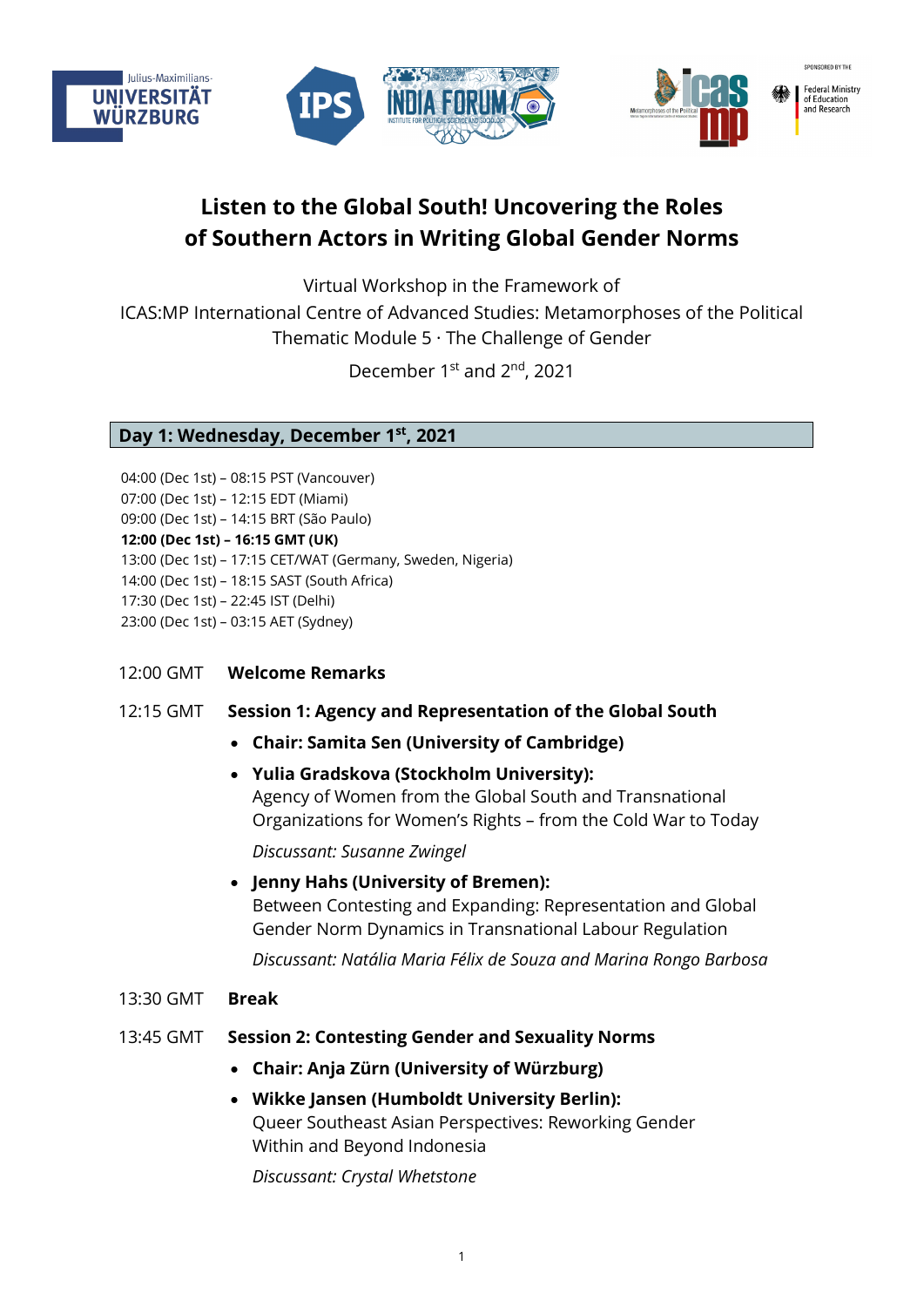• **Sara Kolah Ghoutschi (University of Marburg):**  Framing Gender and Sexuality Education in Ethiopia: Processes of change and normative (re)configuration

*Discussant: Fanny Froehlich*

- 15:00 GMT **Break**
- 15:15 GMT **Session 3: Global Gender Norms: Engagements in, and of, the Americas**
	- **Chair: Philipp Gieg (University of Würzburg)**
	- **Natália Maria Félix de Souza / Marina Rongo Barbosa (Pontifical Catholic University of São Paulo):**  Embodying Global Gender Norms: A critical Latin American Feminist Approach

*Discussant: Wikke Jansen*

• **Susanne Zwingel (Florida International University, Miami):** Pragmatic Revolutionaries: Caribbean Feminist Contributions to the Global Discourse on Women's Rights

*Discussant: Yulia Gradskova*

16:15 GMT **End of Day 1**

# **Day 2: Thursday, December 2nd, 2021**

23:00 (Dec 1st) – 03:45 PST (Vancouver)

02:00 (Dec 2nd) – 06:45 EDT (Miami) 04:00 (Dec 2nd) – 08:45 BRT (São Paulo)

**07:00 (Dec 2nd) – 11:45 GMT (UK)**

08:00 (Dec 2nd) – 12:45 CET/WAT (Germany, Sweden, Nigeria)

09:00 (Dec 2nd) – 13:45 SAST (South Africa)

- 12:30 (Dec 2nd) 17:15 IST (Delhi)
- 18:00 (Dec 2nd) 22:45 AET (Sydney)

# 07:00 GMT **Session 4: Negotiating Gender Norms and Rights**

- **Chair: Timo Lowinger (University of Würzburg)**
- **Sunidhi Pacharne (Jawaharlal Nehru University):**  Rewriting Gender Norms Together: The Unspoken Conversations of Dalit Women with African American Women

*Discussant: Luna K.C.*

• **Fanny Froehlich (University College London):**  Local Meets Global: Engagements on Rights and Development in Ghana

*Discussant: Sara Kolah Ghoutschi*